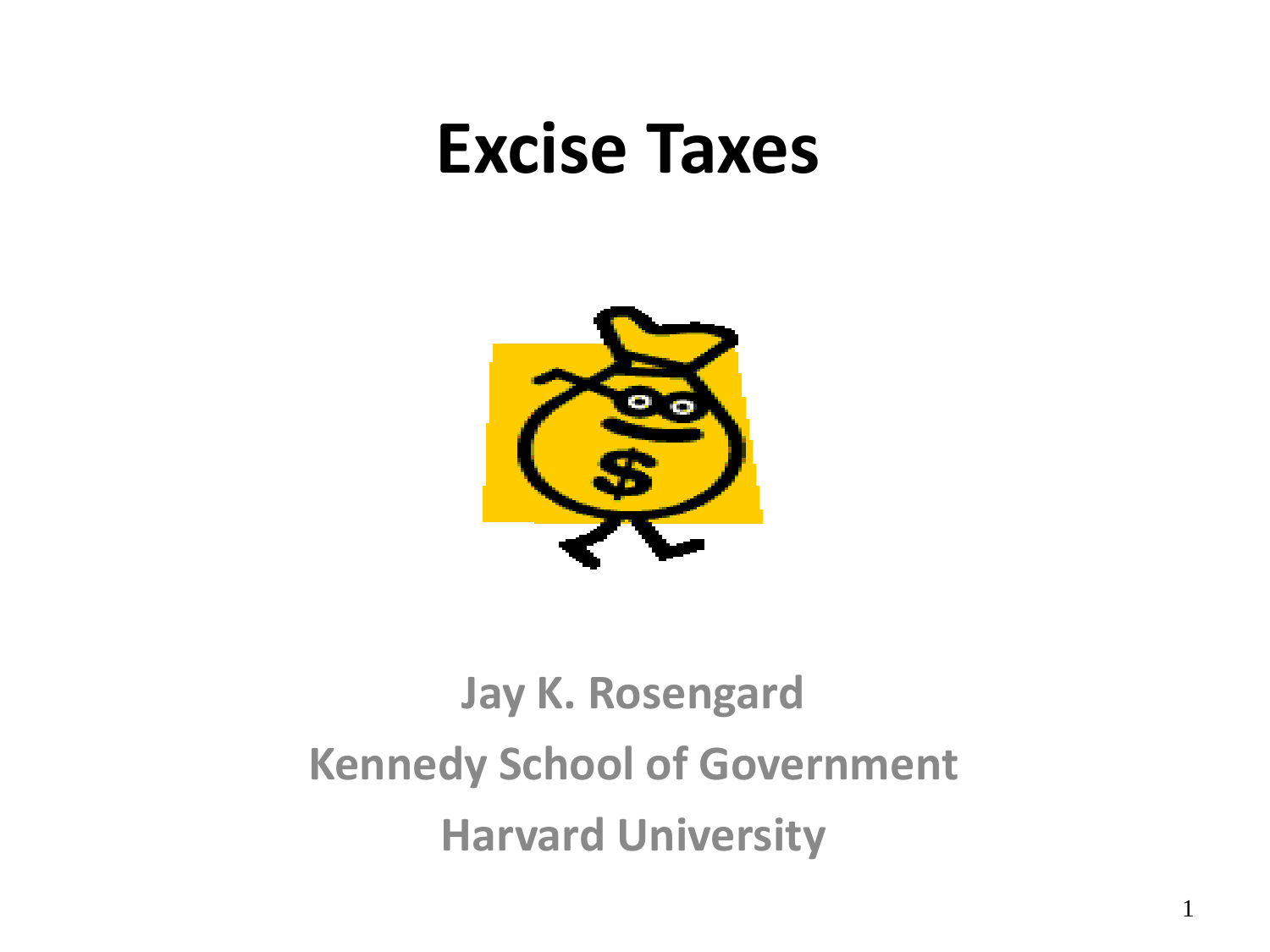



# **Jay K. Rosengard Kennedy School of Government Harvard University**

*Please note: this is an unofficial translation*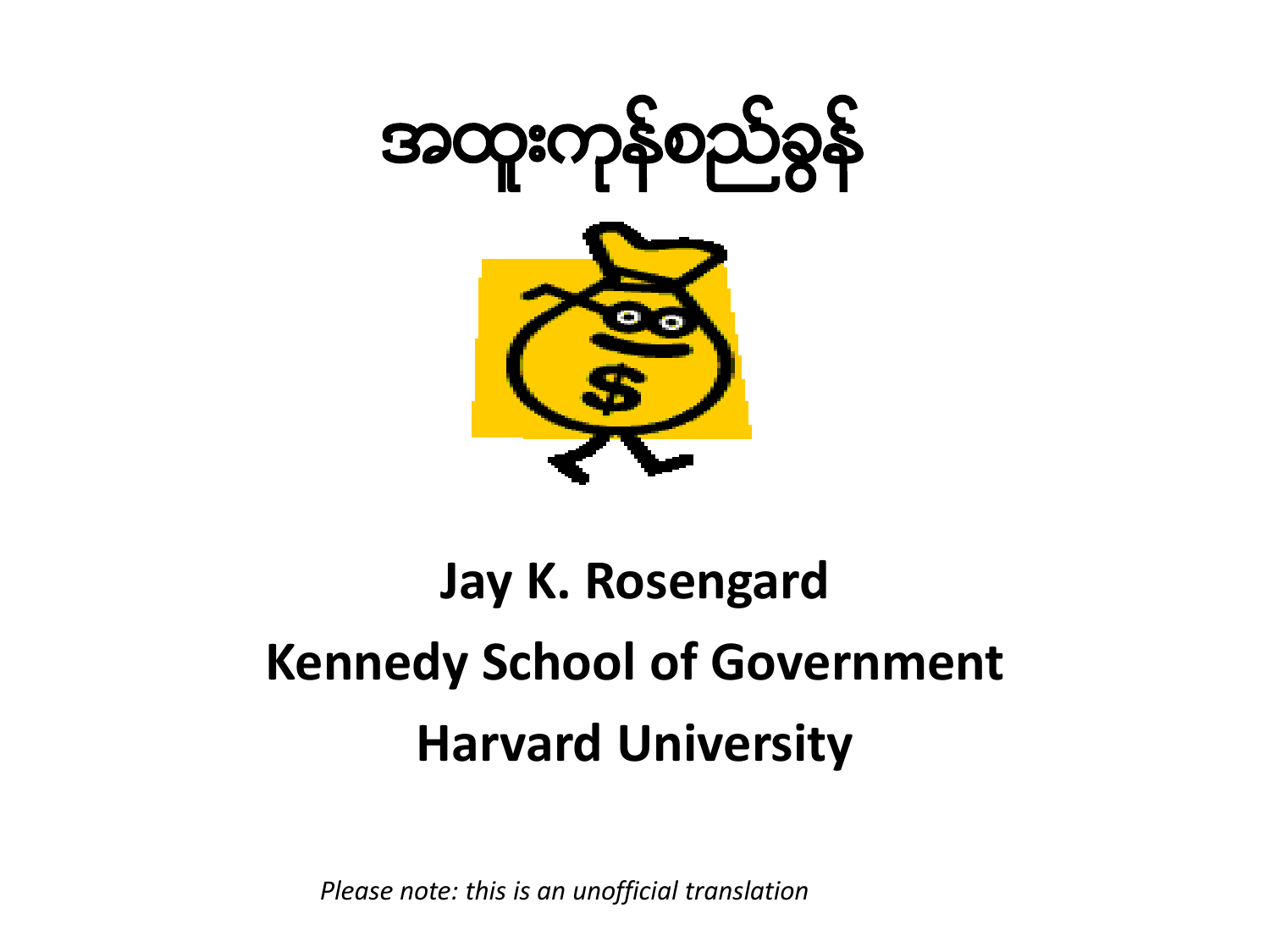# **Types of Indirect Taxation**

• General Sales and Companion Use Taxes (Subnational Level)

• Value Added Tax (National Level)

• Excise Taxes (Both Levels)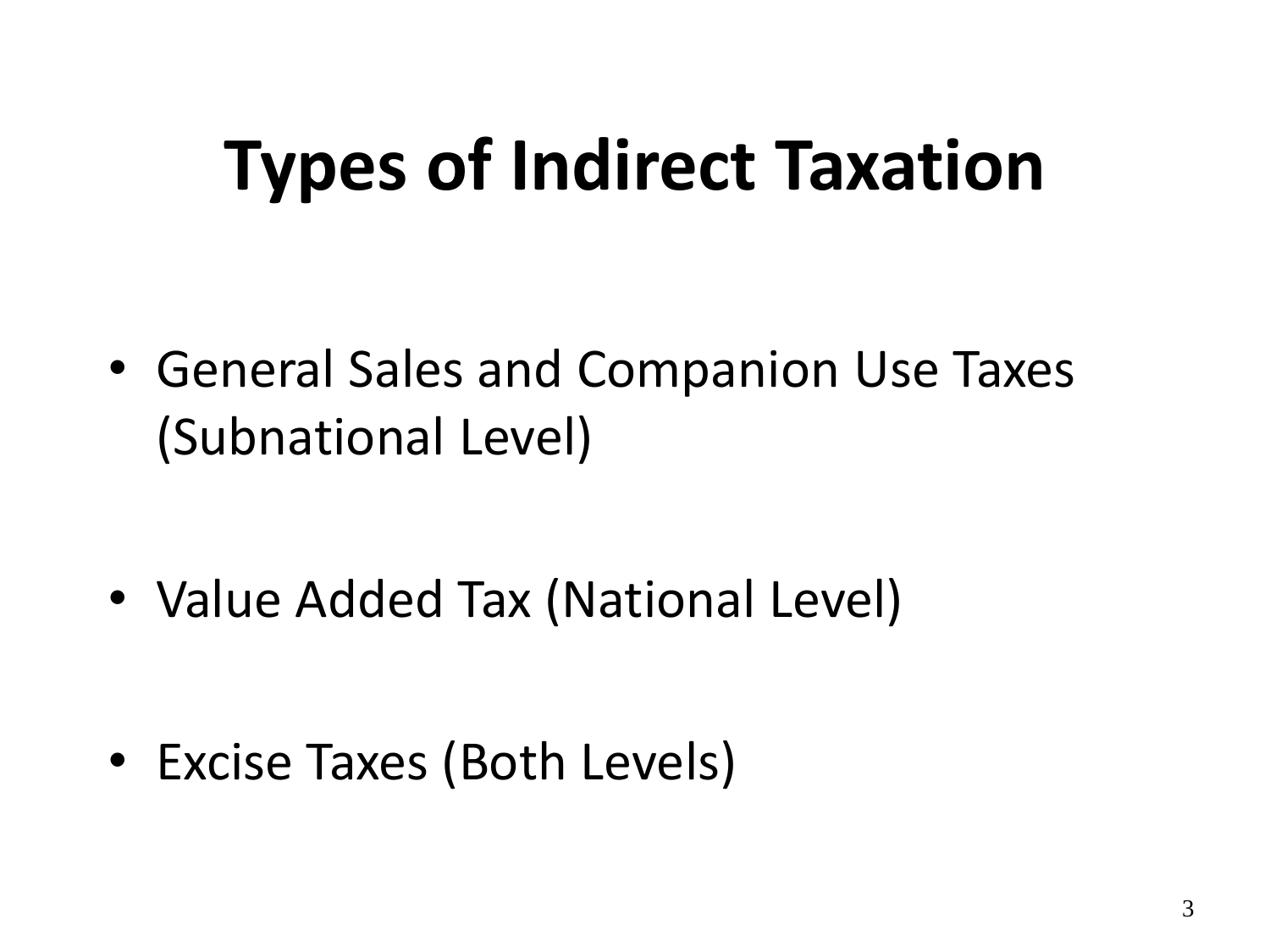### သွယ်ဝိုက်ပေးဆောင်ရသော အခွန်အမျိုးအစားများ

- အထွေထွေ ရောင်းချမှု နှင့် အွန်လိုင်းမှ/ဖုန်းလိုင်းမှ ရောင်းချမှုတို့အပေါ် အရောင်းခွန် (ဒေသန္တရအဆင့်)
- ထပ်ဆင့်တိုးတန်ဖိုးခွန် (နိုင်ငံတော်အဆင့်)
- အထူးကုန်စည်ခွန်(ဒေသန္တရနှင့် နိုင်ငံတော်အဆင့်)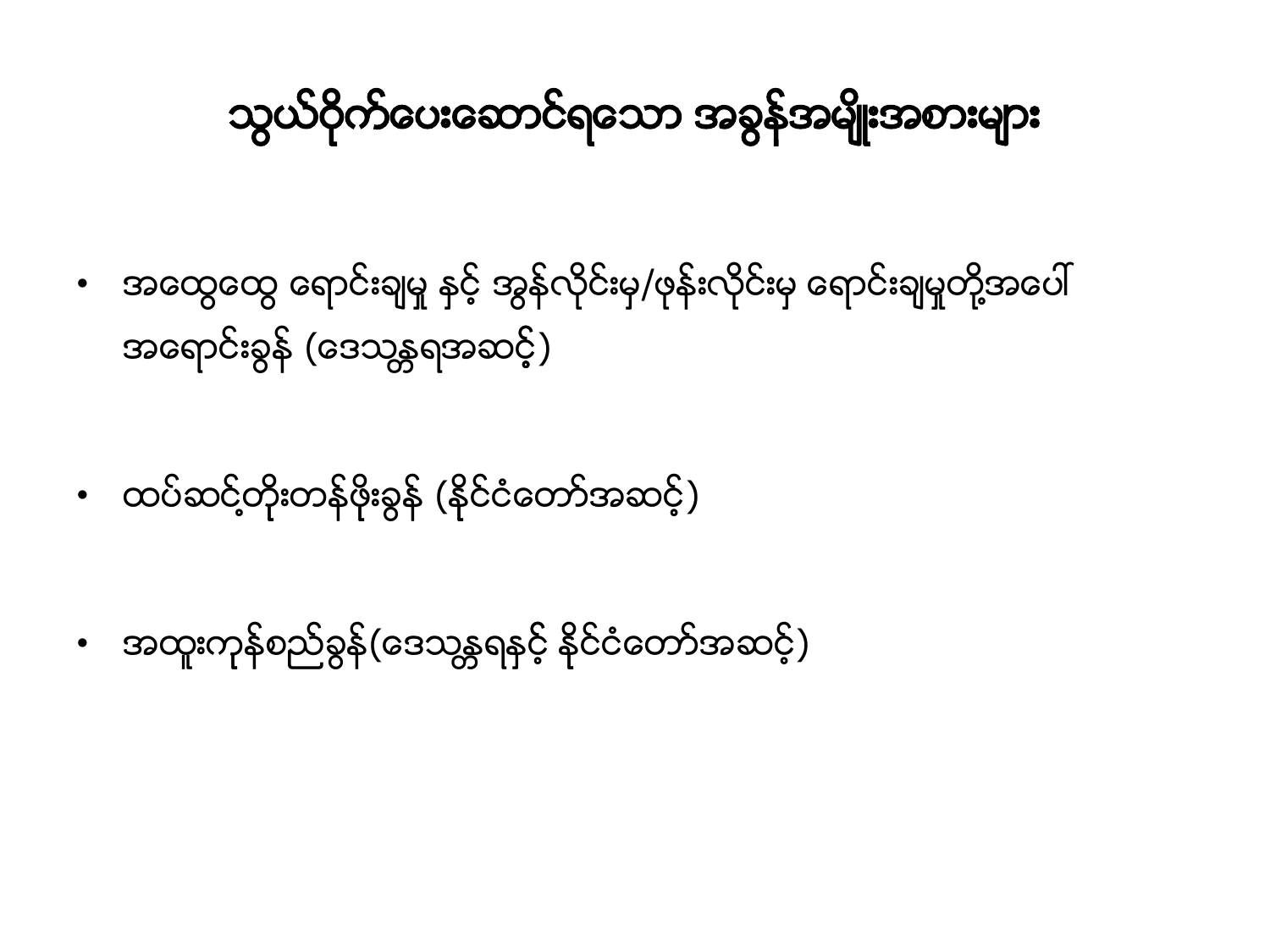# **Excise Taxes (1)**

- Selective sales taxes on the consumption of specific goods and services
- Extremely prevalent
- Can be state and/or national
- Commonly referred to as "luxury" taxes (for example, on yachts or expensive perfume) and "sin" taxes (for example, on alcohol and cigarettes)
- Also commonly levied on fuel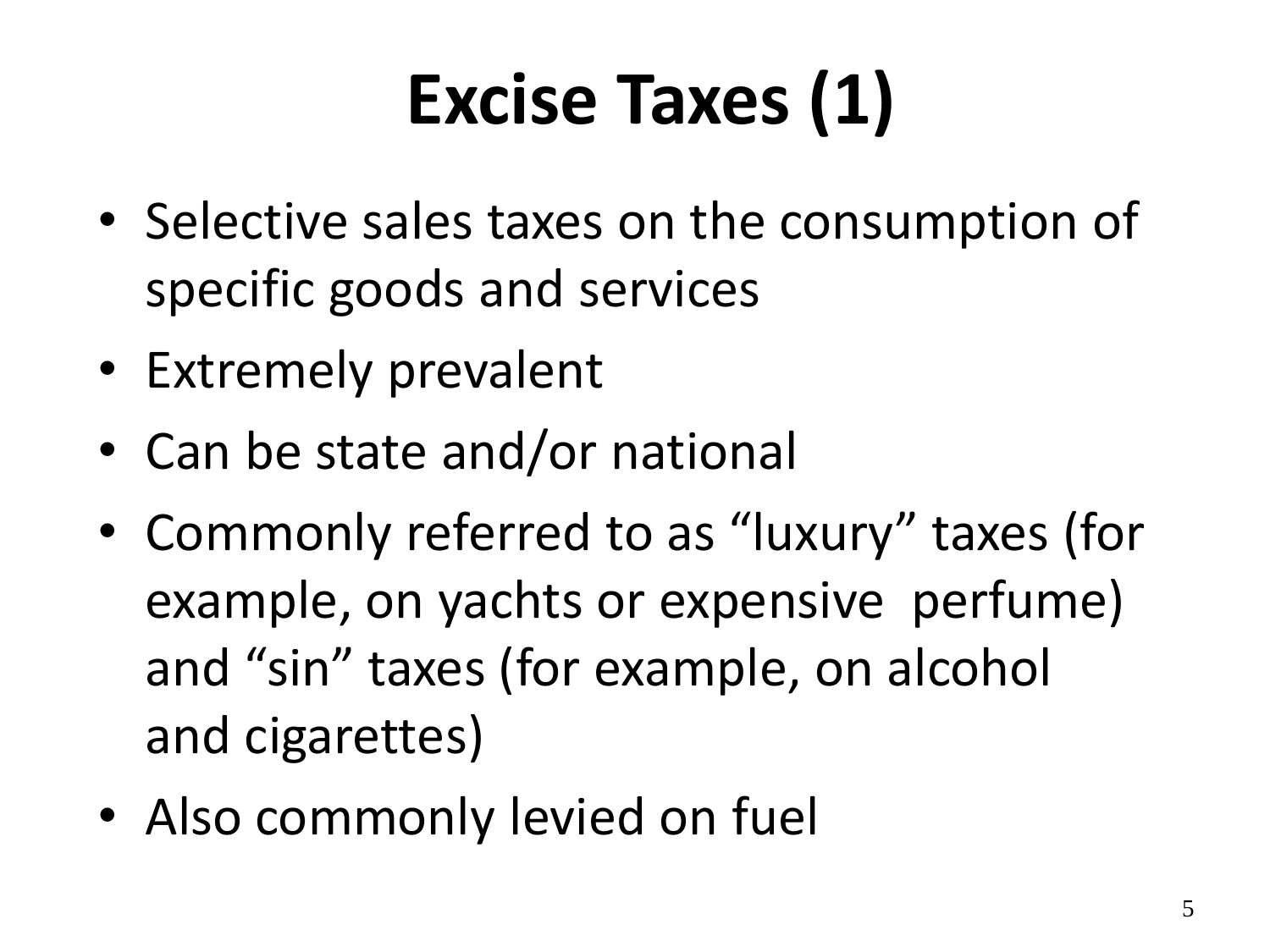### အထူးကုန္စည္ခြန္မ်ား (၁)

- အထူးသတ်မှတ်ထားသည့် ကုန်ပစ္စည်းနင့် ဝန်ဆောင်မှုတို့ကို းစွဲမှုအပေါ် ေကာက္ခံေသာ ေရာင္းခြန္ျဖစ္သည္။
- အလွန်ကျယ်ပြန့်သည်။
- ေဒေသန္တရအဆင့်နင့္/သို့မဟုတ် ပြည်ထောင်စုအဆင့်တွင်ပါ ေကာက်ခံနိုင်သည်။
- ဇိမ်ခံပစ္စည်းများအပေါ် ကောက်ခံသည့်အခွန် (ဥပမာ ရွက်လှေ သို့မဟုတ် တန်ဖိုး ကြီးရေမွေး) ၊ ယစ်မျိုးကုန်စည်ခွန် (sin tax) (ဥပမာ - အရက် နှင့် ဆေးရွက်ကြီး)
- လောင်စာဆီကိုလည်း အထူးကုန်စည်ခွန်အဖြစ် အခွန်စည်းကြပ်သည်။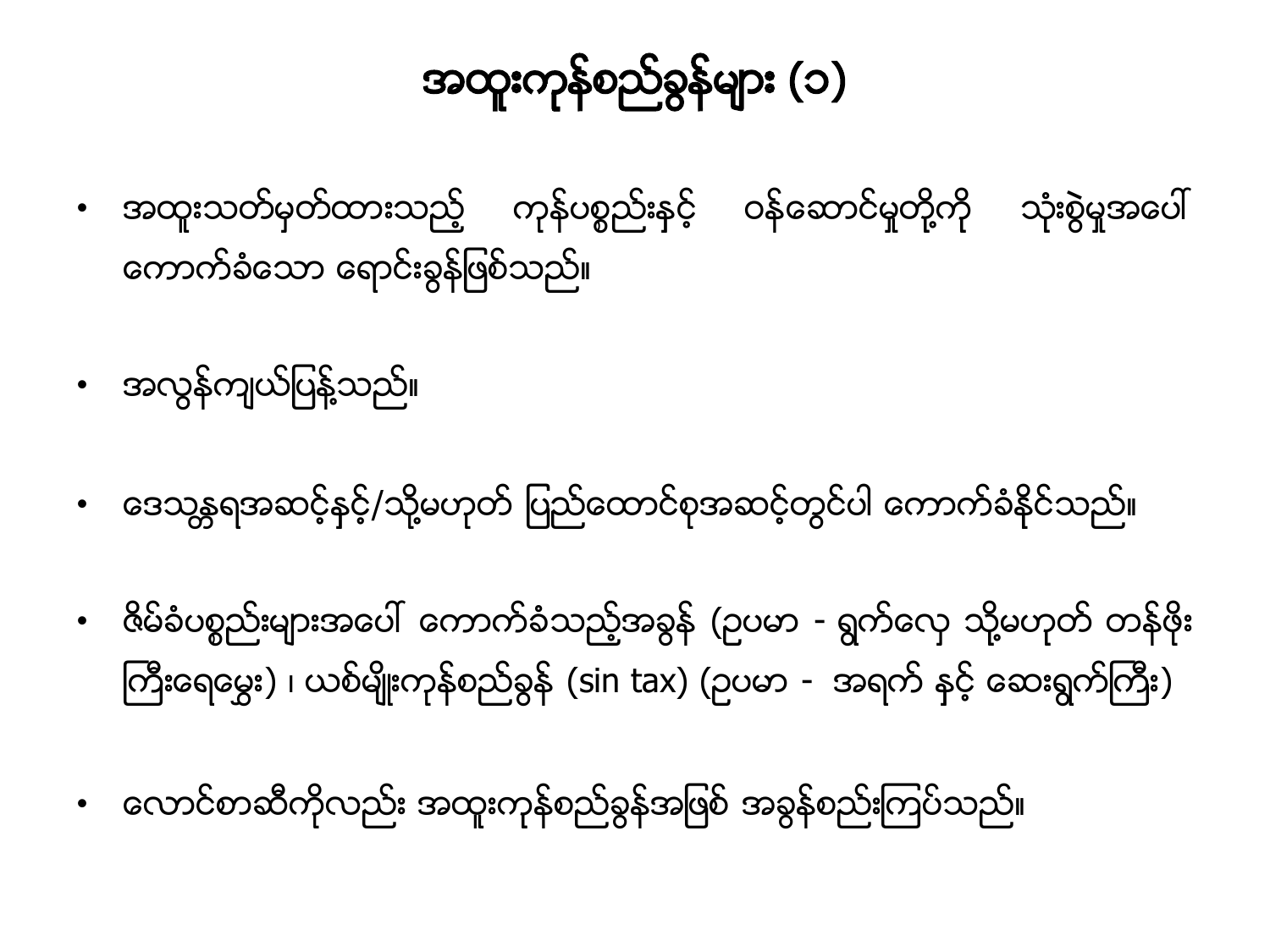# **Excise Taxes (2)**

#### Economically Efficient

- Cause minimum economic distortion
- Low elasticity of demand (addictive)
- Lack of close substitutes (taste preferences)
- Correct for negative externalities ("double dividend": raise revenue + discourage socially costly behavior)
- Actually improve economic efficiency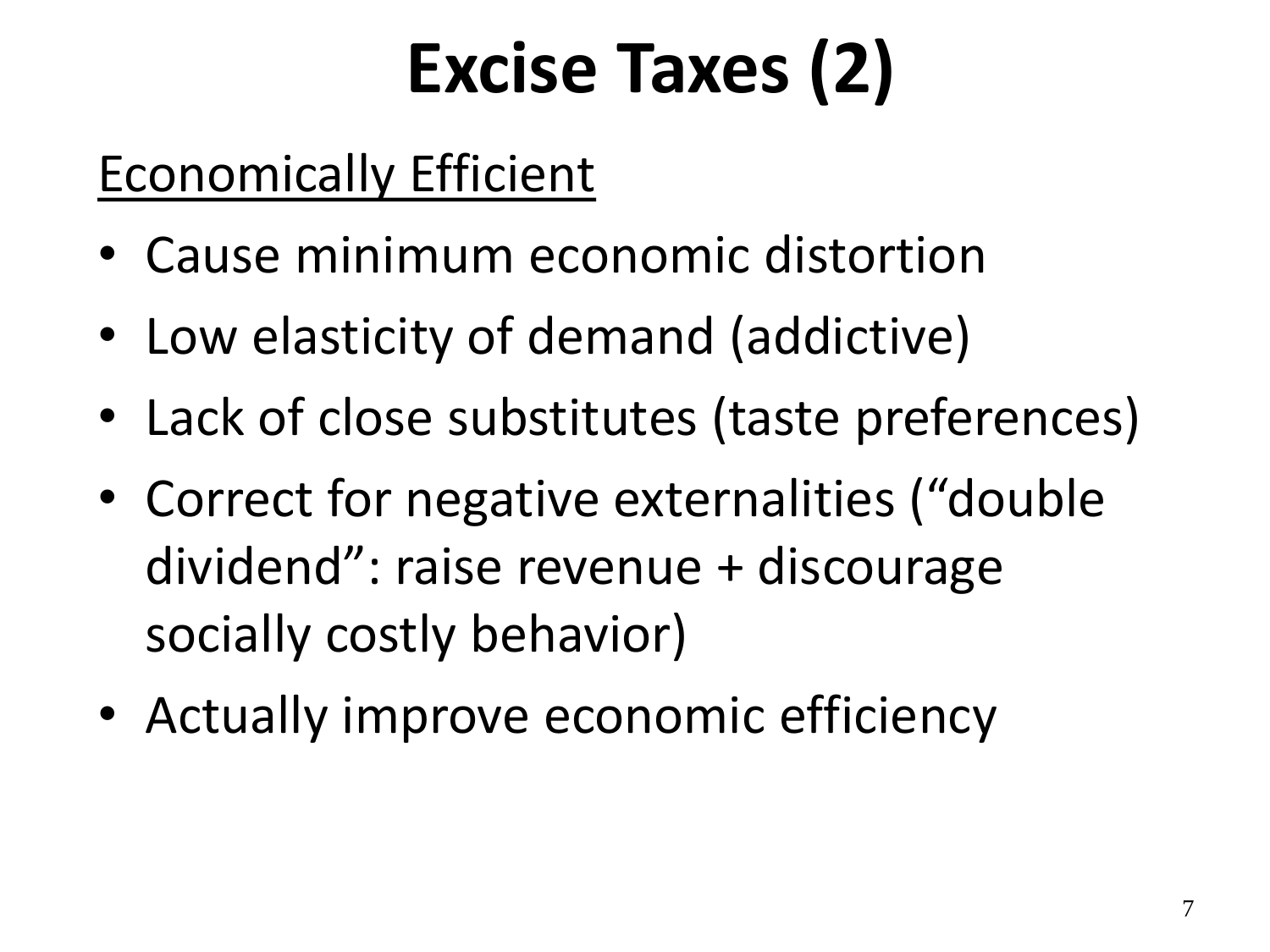# အထူးကုန္စည္ခြန္မ်ား (၂)

စီးပွားေရးအရ စွမ်းေဆာင်နိုင်မှု

- စီးပွားရေးပုံသဣာာန်ပျက်ယွင်းမှုကို အနည်းဆုံးဖြစ်စေသည်။
- ဝယ်လိုအားအလျော့အတင်းကို သက်ရောက်မှုနည်း (ကြိုက်နစ်သက်မှုအပေါ် မူတည် - addictive)
- အစားထိုးစရာ ကုန်စည်မရှိခြင်း (ဥပမာ- ကော်ဇီမှုန့်ဈေးတက်လျှင် အခြားကုန်စည်များကို ပြောင်းလဲ စားသုံးမည်ဖြစ်သည်။ အရက်ကုန်စည်ကို အခွန်ပိုမိုစည်းကြပဲခြင်းကြောင့် အရက်ကုန်စည်ဈေးနူနဲး တက်လာသော် လည်း စားသုံးသူများမှာ ကြိုက်နစ်သက်မှုကို အခြေပြုသောကြောင့် အရက်ကုန်စည်အစား အခြားကုန်စည် အစားထိုး ု လိ ု႔မရေပ၊)
- အနုတ်လက္ခဏာ သက်ရောက်မှုများ (negative externalities) အတွက် ပြန်လည် ျပင္ဆင္ျခင္ း (အက်ိဳး <sup>၂</sup> ဆရသည့္အခြန္မ်ိဳးျဖစ္- အစိုးရဝင္ေငြ တိ းလာျခင္ း + စားသံု းသူမ်ားသည္ ု အထူးကုန်စည်စွန်များအတွက် ငွေပိုမိုသုံးစွဲရမှုကြောင့်၊ အဆိုပါ ကုန်စည်များကို သုံးစွဲမှုလျော့နည်းလာပြီး အဆိုပါကုနဲစည်များကြောင့် ထိခိုက်စေသော အပြုအမူများ (ဥပမာ အရက်သောက်သုံးခြင်းကြောင့်ကျန်းမာရေး ထိခိုက်မှု) နည်းလာမည်။)
- အမုနိတကယ် ရေရှည်အတွက် စီးပွားရေးအရ စွမ်းဆောင်နိုင်မှု တိုးတက်လာစေ ု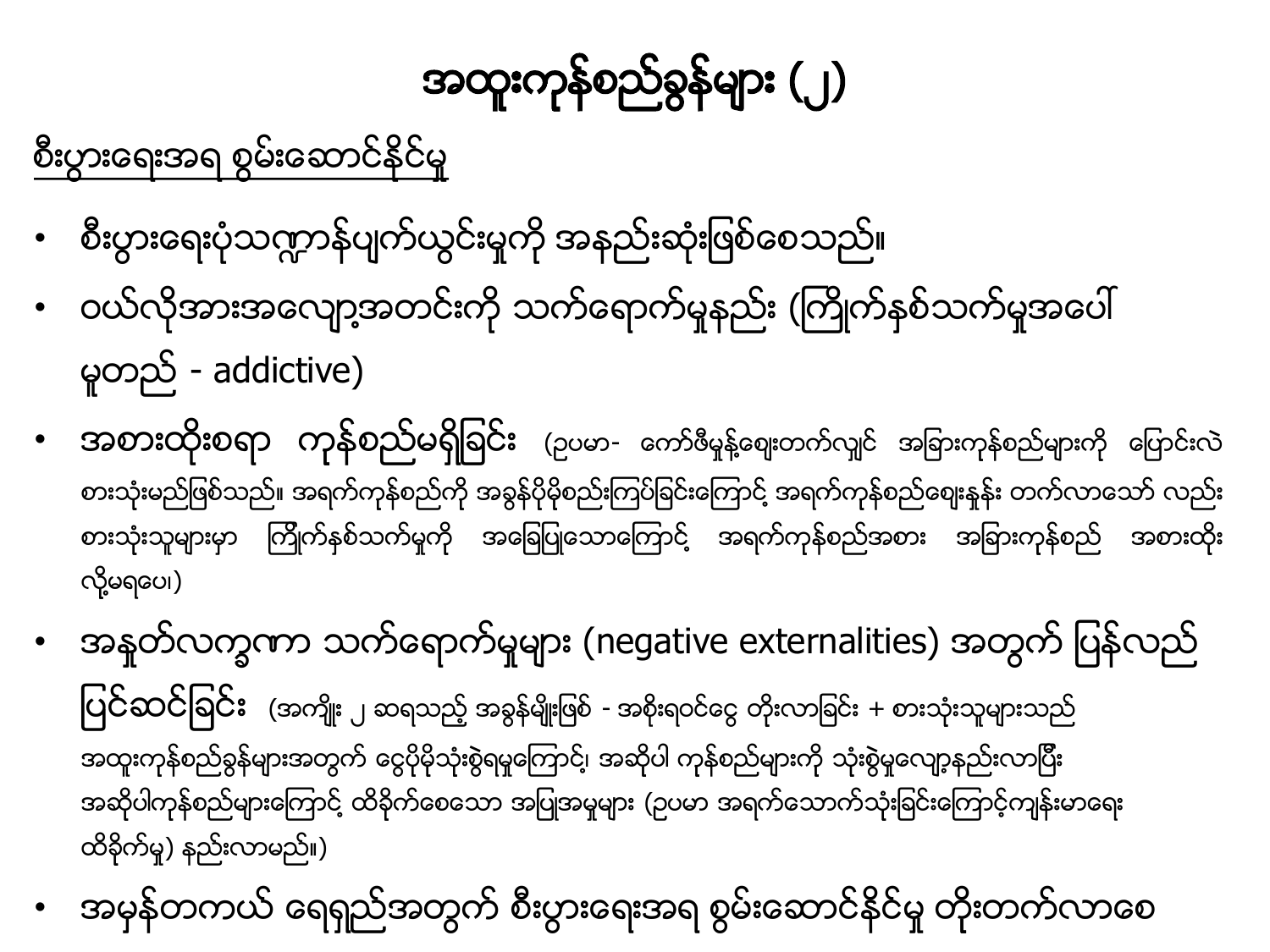# **Excise Taxes (3)**

#### Socially Equitable

- Regressive consumption tax, especially since alcohol and tobacco are larger share of consumption for low-income households, but….
- Like VAT, compliance is difficult to enforce for certain demographics and in certain markets, lowering the effective tax rate
- Poor not acting in own self-interest (sin goods)
- Rich have capacity to pay (luxury goods)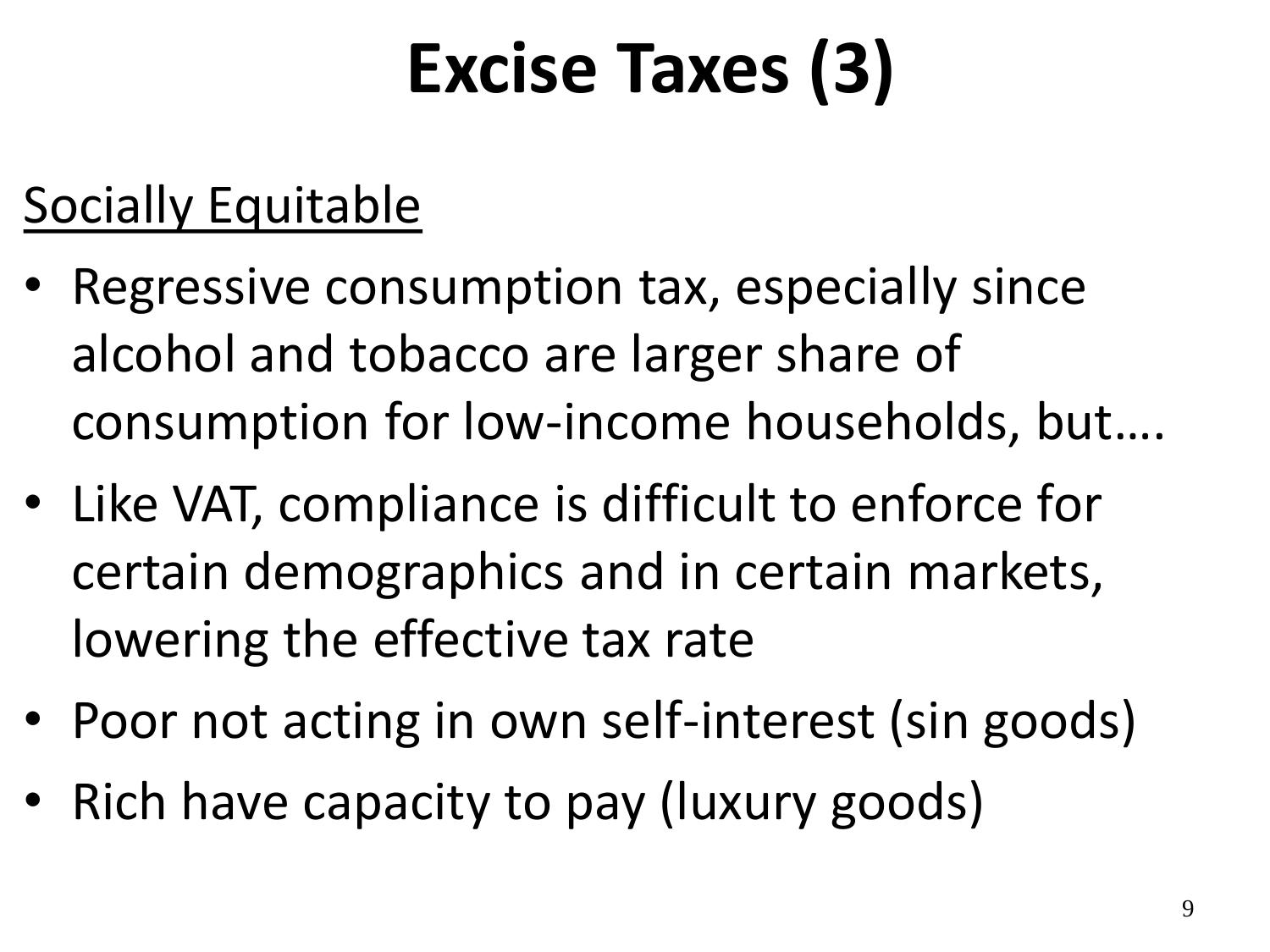### အထူးကုန္စည္ခြန္မ်ား (၃)

လူမှုရေးအရသာတူညီမှုု

- နန်းလျော့စားသုံးခွန် အမျိုးအစားမျိုးဖြစ် အထူးသဖြင့် ဝင်ငွေနိမ့်သော အိမ်ထောင်စုများတွင် အရက်နင် ့ဆေးရွက်ကြီးအတွက် ကုန်ကျစရိတ်မှာ ကြီးကြီးမားမား ပါဝင်ပါသည်။ သို့သော်လည်း ......
- ထပ်ဆင့်တိုး တန်ဖိုးခွန်ကဲ့သို့ပင်၊ လူဦးရေဆိုင်ရာအခြေအနေတစ်ချို့နှင့် ကျေးကွက်အခြေအနေအချို့တွင် အခွန်ကို လေးစားလိုက်နာပေးဆောင်ရန် ခက်ခဲ (ထိရောက်သော အခွန်ပေးဆောင်မှုနန်း မရှိပါ)
- ဆင်းရဲသူများသည် မိမိတို့ ကောင်းကျိုးအတွက်အမြဲတစေ ေဆာင္ရ ြက္ၾကမည္မဟုတ္(ဥပမာ အရက္ေသာက္သုံးျခင္း၊ ေဆးလိပ္ေသာက္ျခင္း)
- ချမ်းသာသူများသည် အခွန်ပေးဆောင်နိုင်စွမ်းရှိသည် (ဇိမ်ခံပစ္စည်းများ)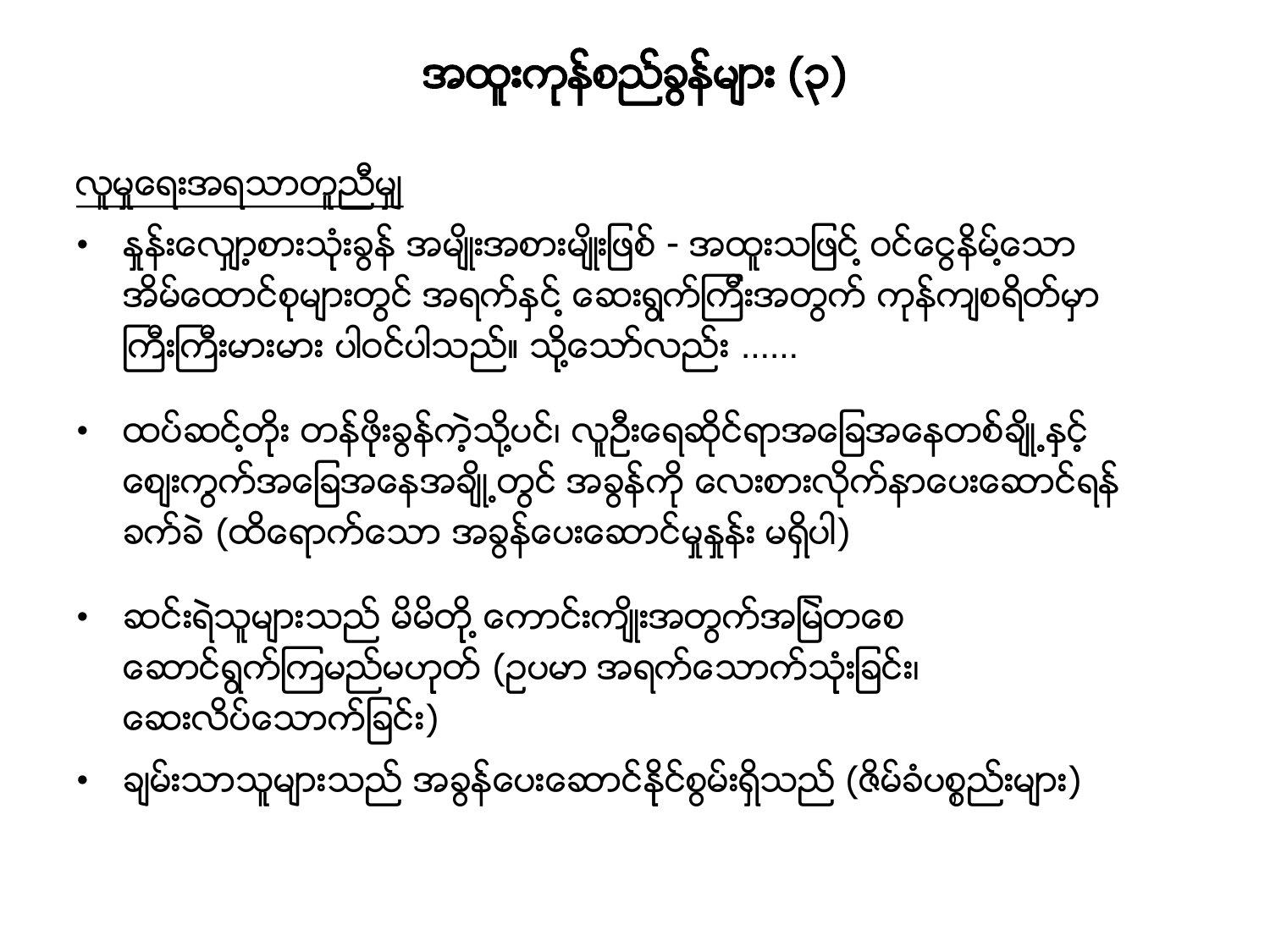# **Excise Taxes (4)**

### Administratively Cost-Effective

- Raise significant revenue
- Easy to define
- Applied in regulated markets
- Large sales volume with few producers
- Both tax administration and taxpayer compliance costs are low because of "tax handles" (production facilities and ports of entry)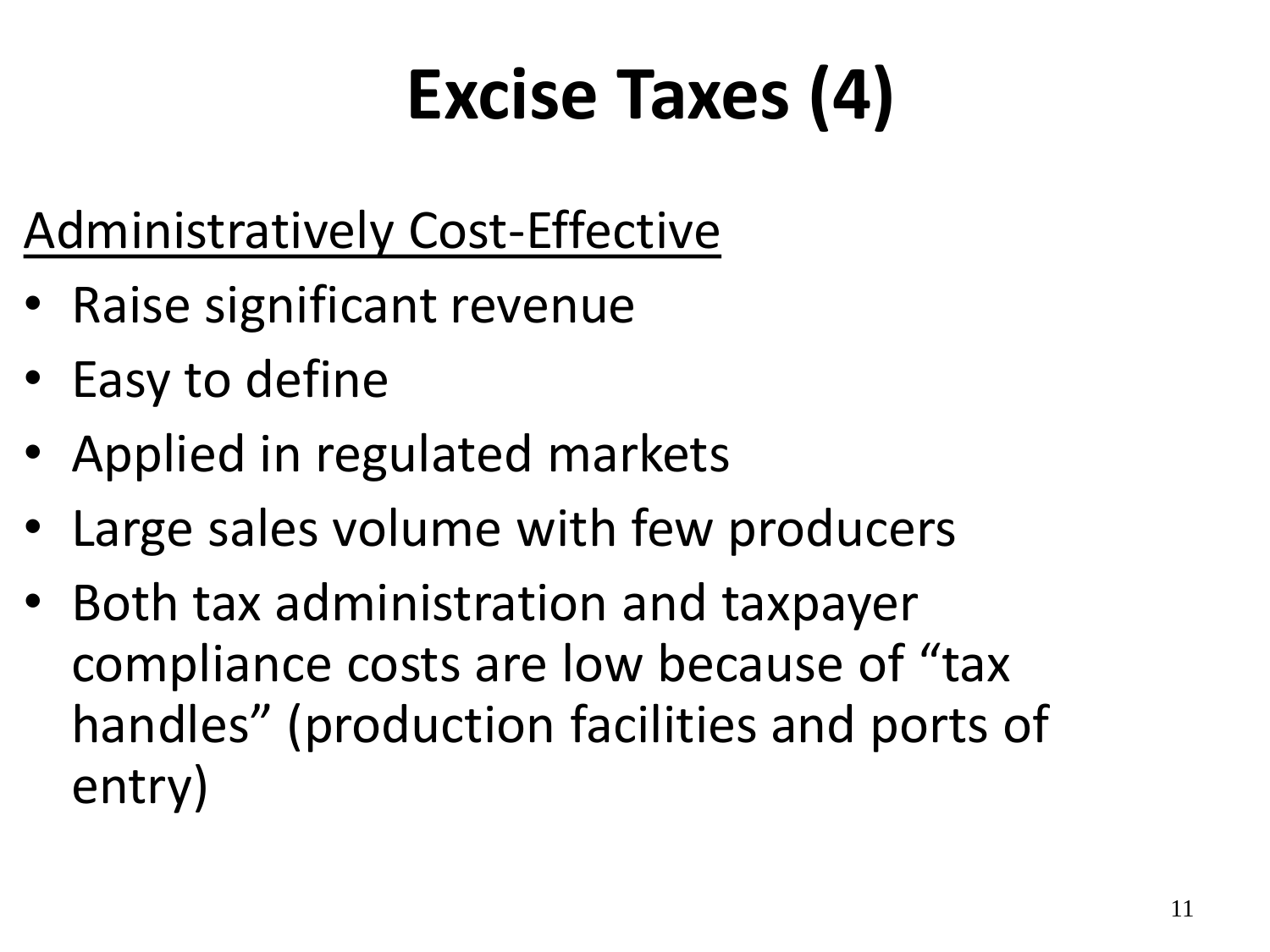#### • အခ ြန္စည္းက်ပ္ရာေနရာ (ဥပမာ ထုတ္လုပ္သည့္စက္ရုံ၊ ဆိပ္ကမ္း၊ ေလဆိပ္) များကြောင့် စီမံအုပ်ချုပ်မှုကုန်ကျစရိတ်နှင့် အခွန်ထမ်းသူမှ အခြန္လိုက္နာေပးေဆာင္ရသည့္စရိတ္နည္းပါသည္

- ထုတ်လုပ်သူနည်းပြီး အရောင်းပမာဏကြီးမားသည်
- အစိုးရ ထိန်းချုပ်ထားနိုင်သော စျေးကွက်တွင် အသုံးချနိုင်သည်
- သတ်မှတ်ရန် လွယ်ကူသည်
- ရင္ငေကို သိသာစွာတိုးစေသည်

ထိရောက်မှုရှိသော စီမံအုပ်ချုပ်မှုဆိုင်ရာကုန်ကျစရိတ်

### အထူးကုန္စည္ခြန္မ်ား (၄)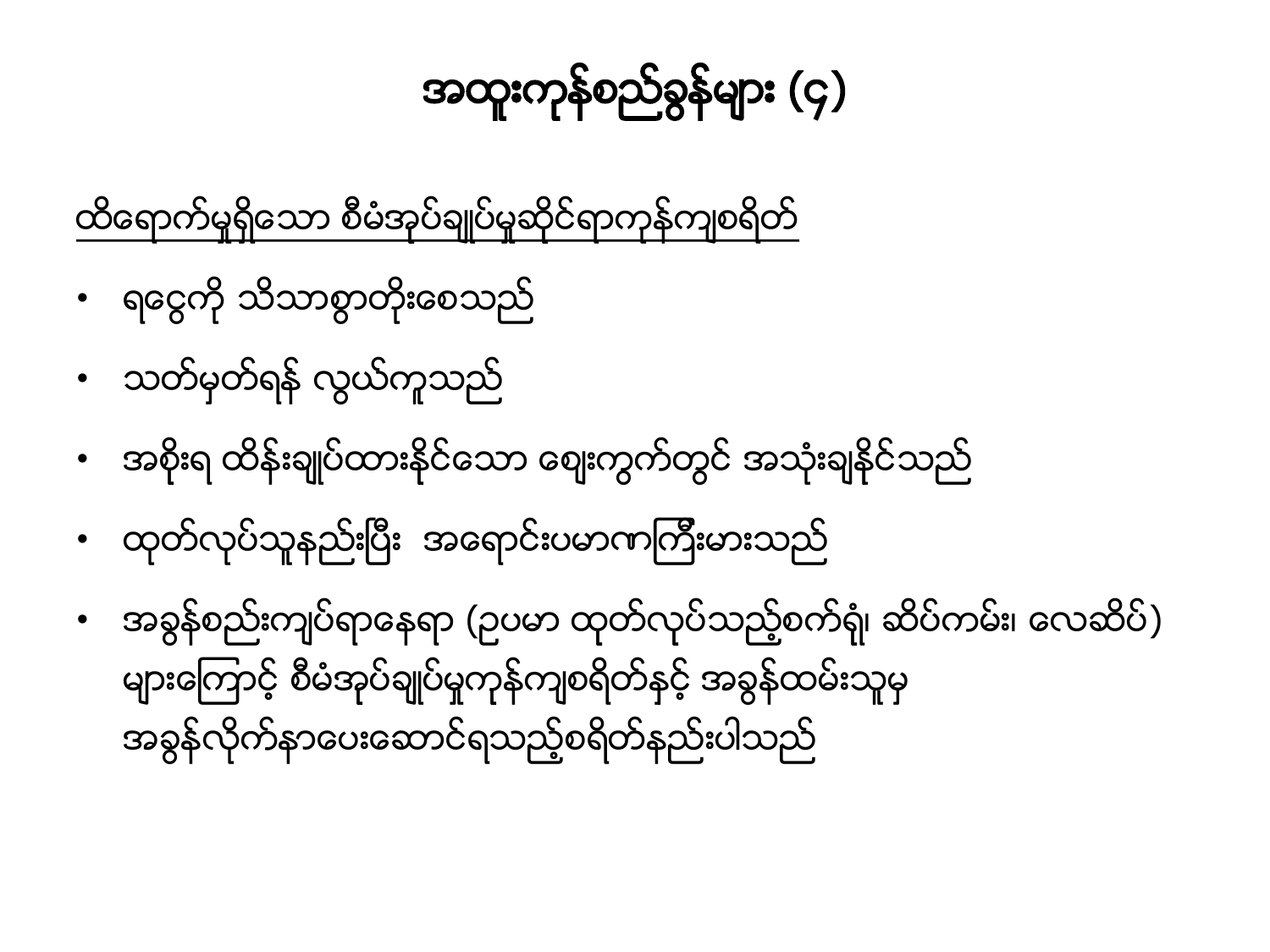# **Excise Taxes (5)**

#### Key Policy Issues

- Optimal tax rate to maximize revenue
- Specific vs. ad valorem tax rate
- Revenue vs. regulatory objectives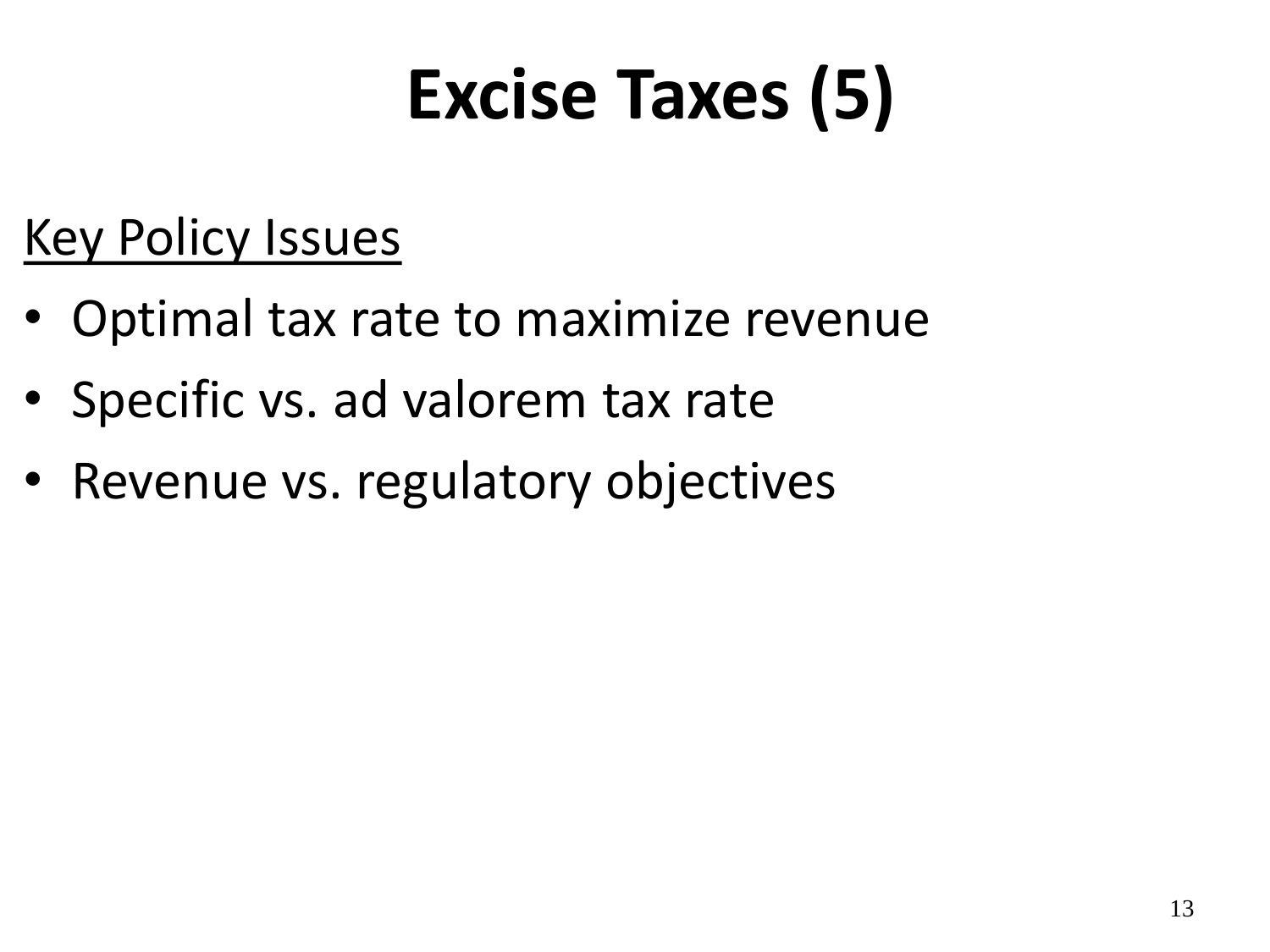### အထူးကုန္စည္ခြန္မ်ား (၅)

#### အဓိကမူဝါဒ ပြသနာများ

- အသင့်တော်ဆုံးအခွန်နန်း (Optimal Tax)
- ေရောင်းချသည့်ကုန်စည်တစ်ယူနစ်အပေါ် ကောက်ခံသည့် အခွန်နုန်းထား (သို့) ထပ်ဆင့်တိုးလာသည့်တန်ဖိုးအပေါ် ကောက်ခံသည့်အခွန် (Specific vs. ad valorem tax rate)
- ရင္ဂေရာဖွေရေး (သို့ ) ကုန်စည်များအား ဥပဒေရထိန်းကျောင်းရေး (Revenue vs. regulatory objectives)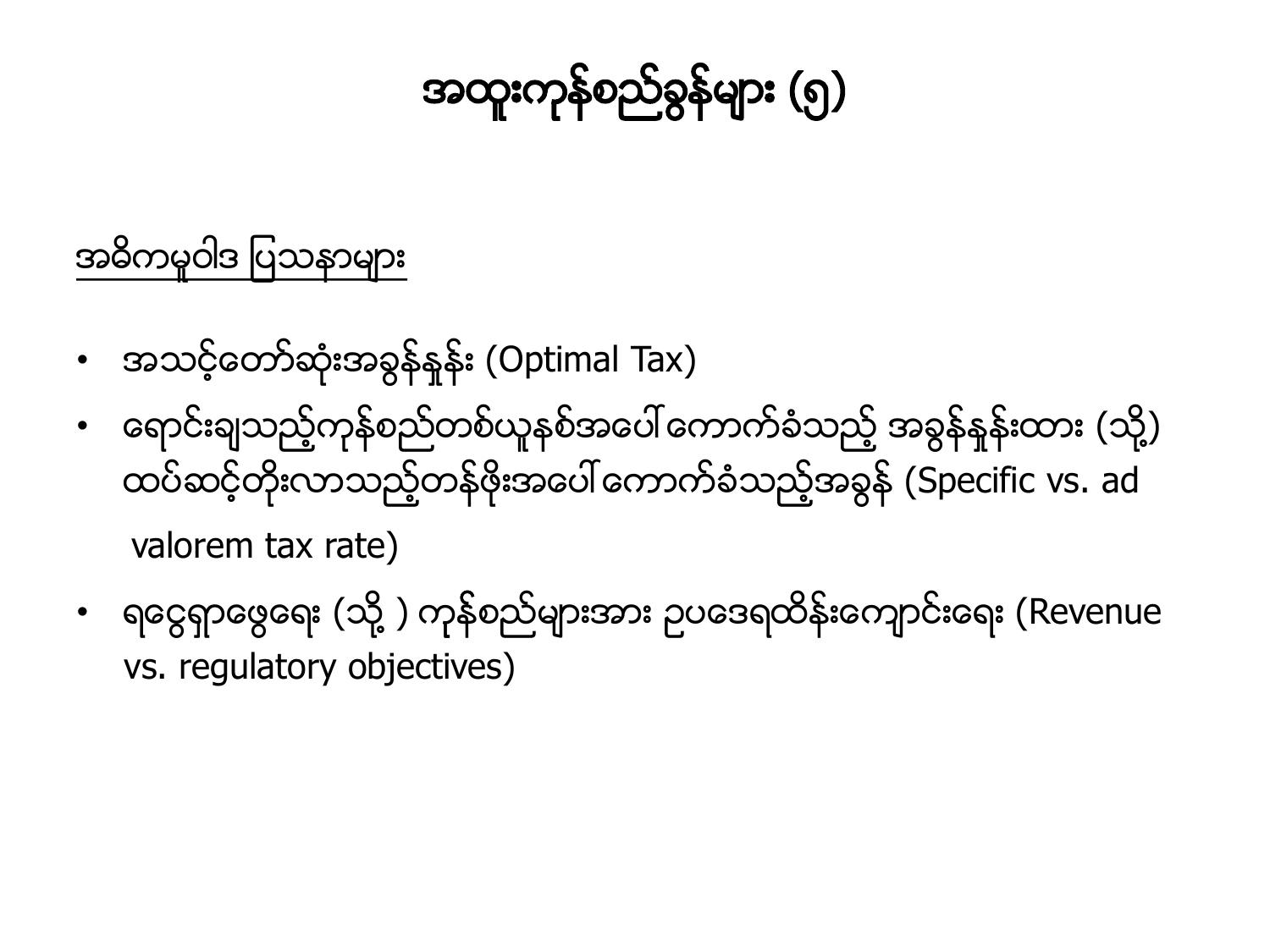# **Retail Sales Tax versus Value Added Tax**

- Retail sales tax weaknesses in the United States
	- Low rate ceiling before it is not feasible
	- All revenue is at risk at a single stage
	- Audit/invoice trail is not strong
	- Revenue is not secured at the easiest stage
	- Excludes much of the potential tax base
- VAT weaknesses in the United States
	- Local Government: Usurps a state/local tax
	- Liberals: Regressive consumption tax
	- Conservatives: Supports and enables big government
	- Liberals & Conservatives
	- Federal & State: Harmonization and synchronization an administrative nightmare